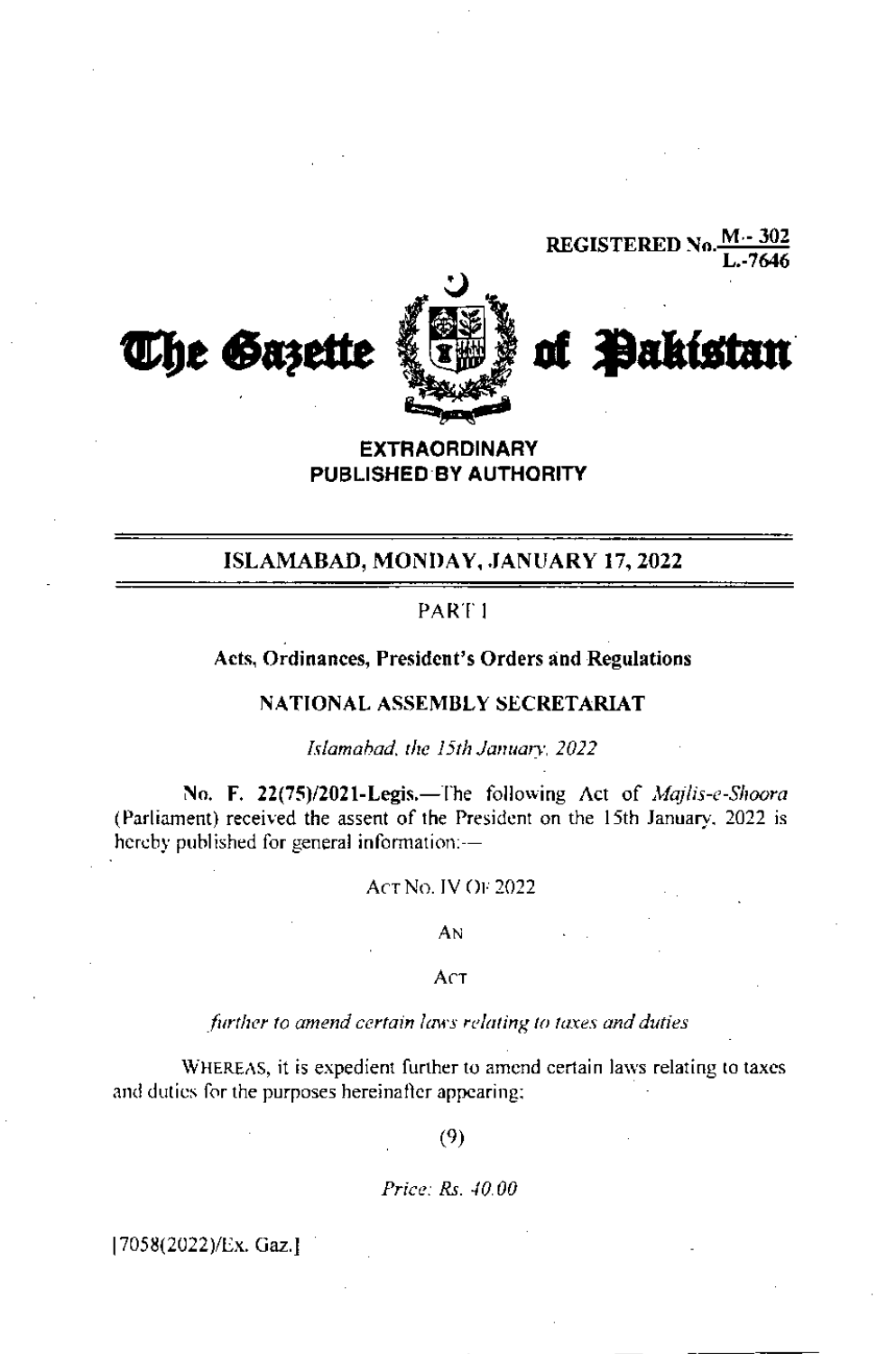It is hereby enacted as follows:-

 $\mathbf{1}$ . Short title and commencement. $-(1)$  This Act shall be called the Finance (Supplementary) Act, 2022.

(2) It shall, unless specified otherwise, come into force at once.

Amendments of Customs Act, 1969 (IV of 1969).—In the 2. Customs Act, 1969 (IV of 1969), the following further amendments shall be made, namely:-

- in section 25A, in sub-section (1), the expression "the Collector of  $(1)$ Customs on his own motion or" shall be omitted;
- $(2)$ in section 25D, in the first proviso, for the colon at the end, a full stop shall be substituted and thereafter the second proviso shall be omitted;
- $(3)$ in section  $80$ , in sub-section  $(3)$ , for the expression "Notwithstanding anything contained in this Act if during the checking of goods declaration or within three years of its clearance under sub-section (1) of section 83", the words "If during the checking of goods declaration" shall be substituted;
- $(4)$ in section 81, in sub-section (1), the expression ",corporate guarantee", wherever occurring, shall be omitted;
- in section 194A, in sub-section (1), after the omitted clause (e), the  $(5)$ following new clause shall be added, namely:-
	- "(f) an order passed in revision by the Director-General Customs Valuation under section 25D, provided that such appeal shall be heard by a special bench consisting of one technical member and one judicial member."; and
- in section 196, in sub-section (1), the expression "or order of the  $(6)$ Member Customs (Policy) under sections 25D and 212B" shall be omitted;

Amendments of the Sales Tax Act, 1990.—In the Sales Tax Act, 3. 1990, the following further amendments shall be made, namely:—

- (1) in section  $2$ ,  $$ 
	- in clause (5AB), in sub-clause (d), for the word "ten", the  $(a)$ word "eight" shall be substituted; and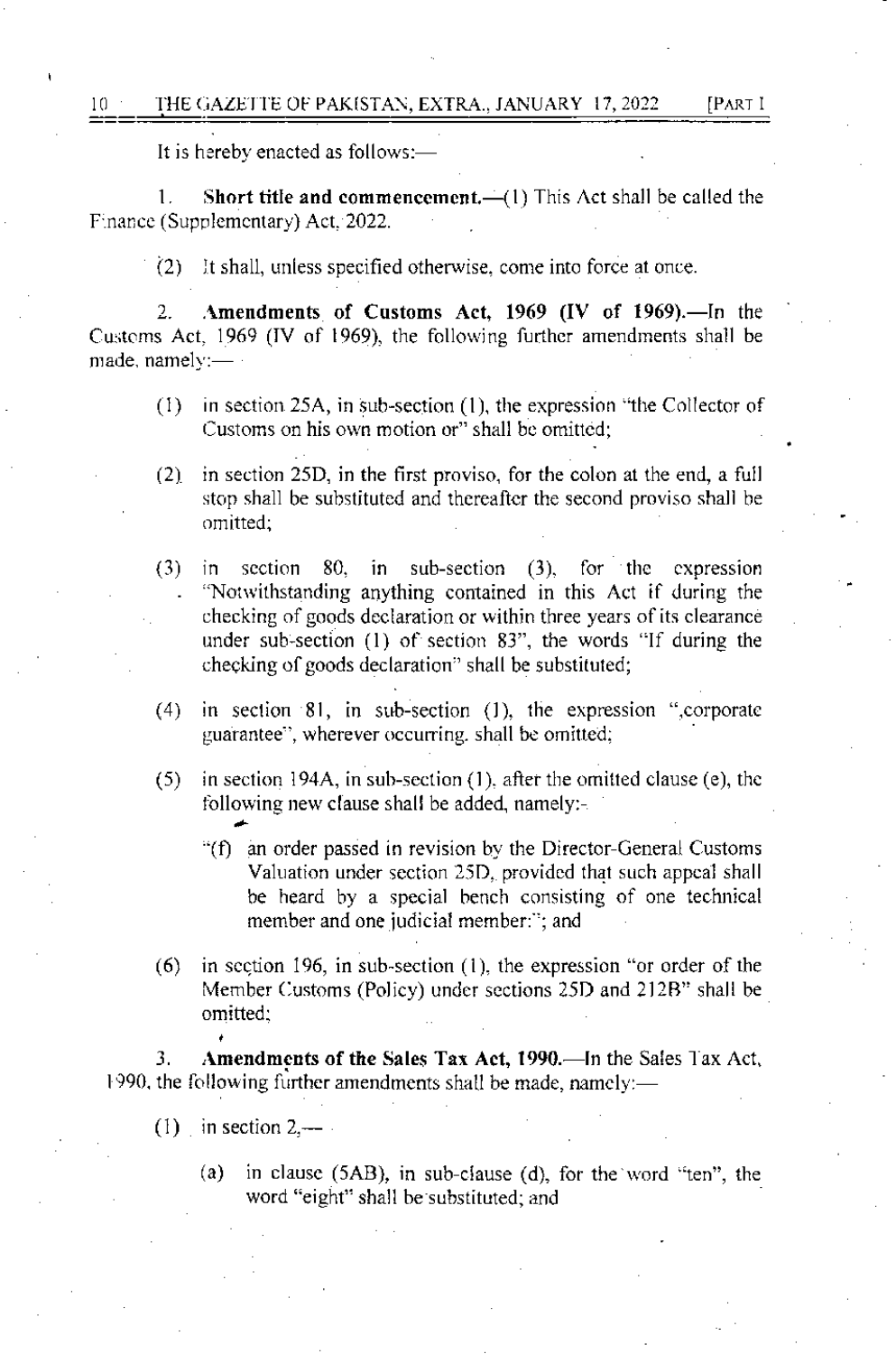in clause  $(43A)$ .  $(b)$ 

> in sub-clause (f), the word "and" at the end shall be  $(i)$ omitted: and

11

- after sub-clause (f), amended as aforesaid, the following  $(ii)$ new sub-clause shall be inserted, namely:-
	- $\Gamma(g)$  a retailer whose deductible withholding tax under sections 236G or 236H of the Income Tax Ordinance, 2001(XLIX of 2001) during the immediately preceding twelve consecutive months has exceeded the threshold as may be specified by the Board through notification in the official Gazette; and";
- in section 3, in sub-section  $(2)$ , in clause  $(a)$ , in the proviso, for the  $(2)$ words "Federal Government", the word "Board" shall be substituted:
- in section 23, in sub-section  $(1)$ ,—  $(3)$ 
	- in clause (b), in the proviso, for the semi colon at the end, a  $(a)$ colon shall be substituted and thereafter the following new proviso shall be added, namely:-

"Provided further that the condition of NIC shall not apply in the case of payment through debit or credit card or digital mode;" and

- in clause  $(g)$ , in the second proviso, for the colon a full stop  $(b)$ shall be substituted and thereafter the third proviso shall be omitted:
- $(4)$ after section 30C, the following new section shall be added, namely:-
	- "30CA.Directorate General of **Digital** Invoicing and **Analysis.—The Directorate General of Digital Invoicing and** Analysis shall consist of a Director General and as many Directors. Additional Directors. Deputy Directors and Assistant Directors and such other officers as the Board may, by notification in the official Gazette, appoint.";
- in section 33, in the Table, in column  $(1)$ .  $(5)$ 
	- against serial number 23,--- $(a)$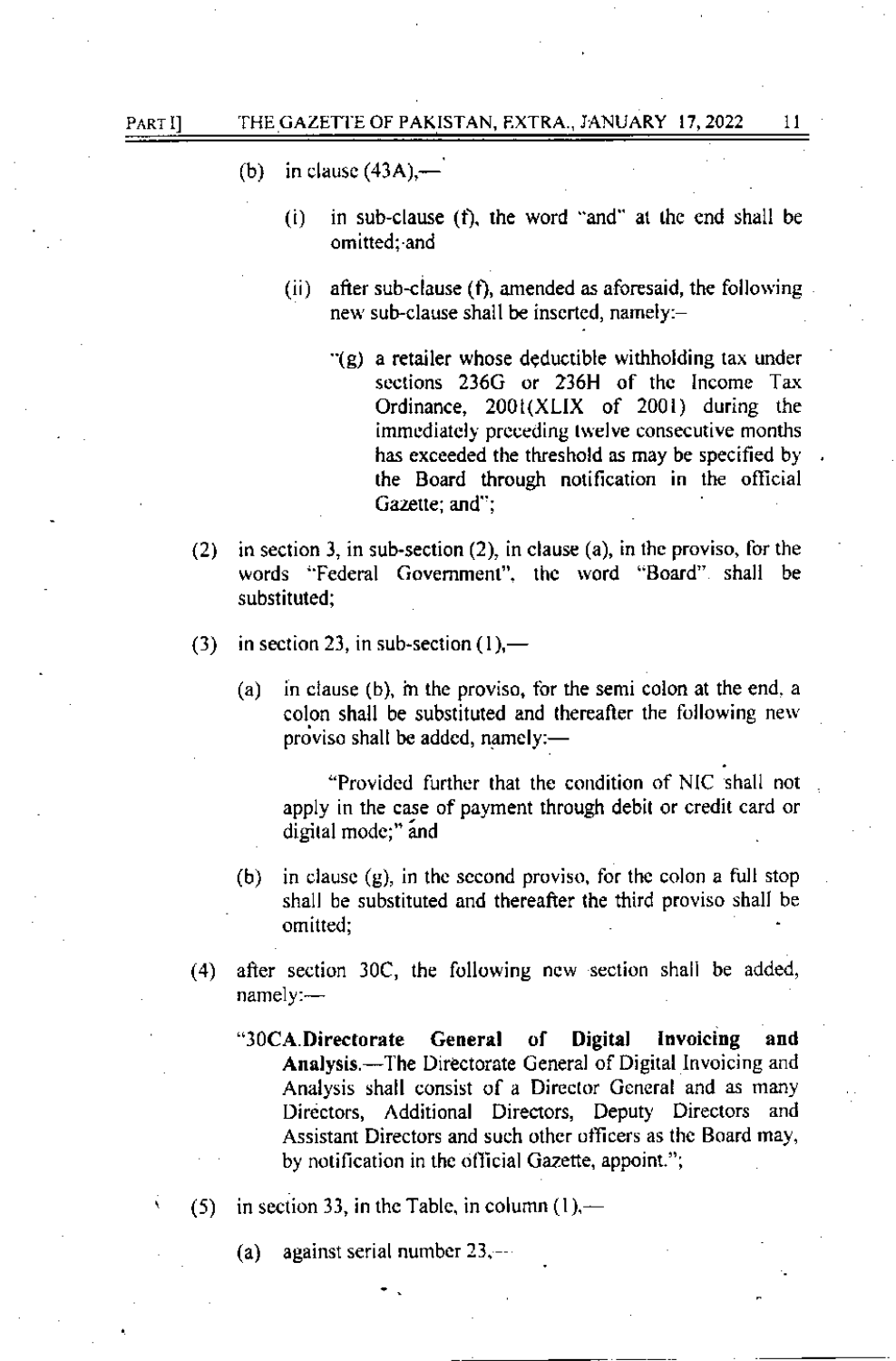# 12 THE GAZETTE OF PAKISTAN, EXTRA., JANUARY 17, 2022 [PART I

- $(i)$  in column  $(2)$ , for the words "cigarette packs", "cigarette stock" and "cigarettes". wherever occurring, the expression "specified goods" shall be substituted; and
- $(ii)$  in column (2), the expression "and destruction" shall be omitted;
- (b) against serial number 24, in column (2), after the first paragraph, the following new paragraph shall be inserted, namely:-

"Notwithstanding above, the business premises of such person shall be liable to be sealed by an officer of Inland Revcnue in the manner prescribed."; and

- (c) against serial number 25A, in column (2),-
	- $(i)$  for the first proviso, the following shall be substituted, namely:-

"Notwithstanding above, the business premises of such person shall be liable to be sealed by an officer of Inland Revenue in thc mamer prescribed."; and

- (ii) in the existing second proviso, the word "further" shall be omitted:
- $(6)$  in the Third Schedule, in column  $(1)$ , scrial number 50 and entries. relating thereto in columns  $(2)$  and  $(3)$  shall be omitted with effect from the 1st day of December,  $2021$ ;
- (7) in the Fifth Schedule, in column  $(1)$ ,-
	- (a) serial numbers 3,6A.9, 15 and 18 and enrries reiating thereto in column (2) shall be omited;
	- (b) against serial number  $(12)$ ,-
		- (i) in clause (xvii), after the words 'rclail sale", the words "not exceeding rupees five hundred per two hundred grams" shall be added; and
		- (ii) clause  $(xix)$  shall be omitted;
	- $\alpha$  after the omitted serial number 18 in column (1) and entries relating thereto in column  $(2)$ , the following ncw serial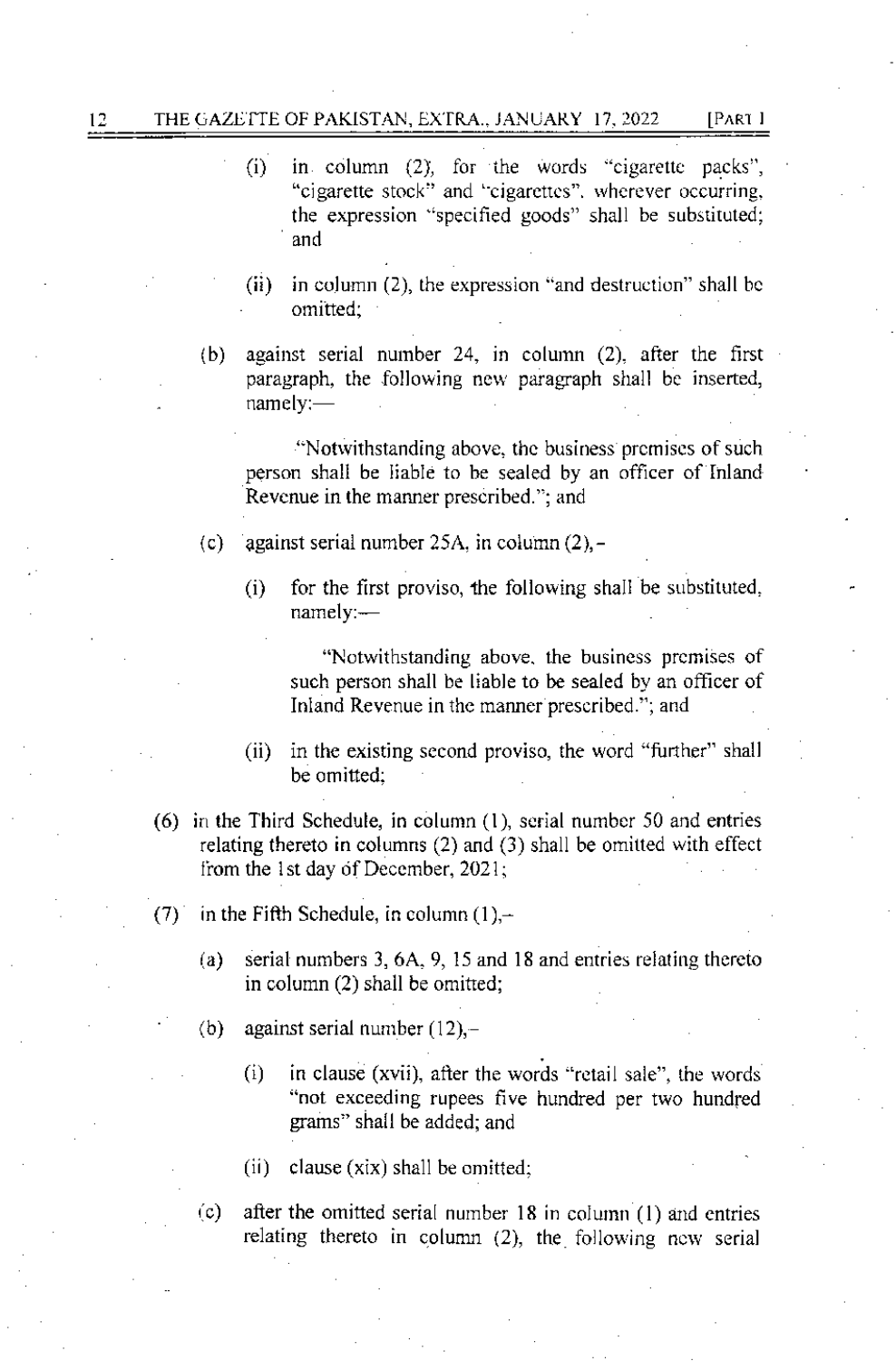#### THE GAZETTE OF PAKISTAN, EXTRA., JANUARY 17, 2022  $\cdot$ 13

numbers and entries relating thereto in column (2) shall be added, namely:-

| "19" | Drugs registered under the Drugs Act, 1976 (XXXI<br>of 1976), or medicaments as classified under<br>chapter 30 of the First Schedule to the Customs<br>Act, 1969 (IV of 1969) except PCT heading<br>3005.0000. |
|------|----------------------------------------------------------------------------------------------------------------------------------------------------------------------------------------------------------------|
| 20.  | Petroleum Crude Oil (PCT heading 2709.0000).".                                                                                                                                                                 |

- in the Sixth Schedule,- $(8)$ 
	- in Table-1, in column  $(1)$ ,- $(a)$ 
		- $(i)$ serial numbers 1, 2, 3, 11, 12, 20, 21, 23, 46, 49, 50, 51, 52, 52A, 53, 54, 55, 57, 58, 60, 61, 63, 71, 72, 81, 84, 92, 99, 102, 104, 105, 109, 110, 113, 114, 116, 117, 126, 127, 129, 130, 131, 132, 134, 135, 136, 138, 139, 140, 141, 142, 146, 149, 150, 155 and 158 and entries relating thereto in columns (2) and (3) shall be omitted; and
		- $(ii)$ against serial number 13, in column (2), after the word "vegetables" the words "imported from Afghanistan" shall be inserted;
		- (iii) for serial number 15 and entries relating thereto in columns (2) and (3), the following shall be substituted, namely:-

| "15. | Fruit imported   | 0804.1010, | 0804.1020, |
|------|------------------|------------|------------|
|      | from Afghanistan | 0804.2000, | 0804.3000, |
|      | excluding apples | 0804.4000, | 0804.5010, |
|      | PCT 0808.1000    | 0804.5020. | 0804.5030, |
|      |                  | 0805.1000, | 0805.2910. |
|      |                  | 0805.2100, | 0805.2200, |
|      |                  | 0805.2990, | 0805.4000, |
|      |                  | 0805.5000, | 0805.9000, |
|      |                  | 0806.1000. | 0806.2000, |
|      |                  | 0807.1100, | 0807.1900, |
|      |                  | 0807.2000, | 0808.3000, |

PART I]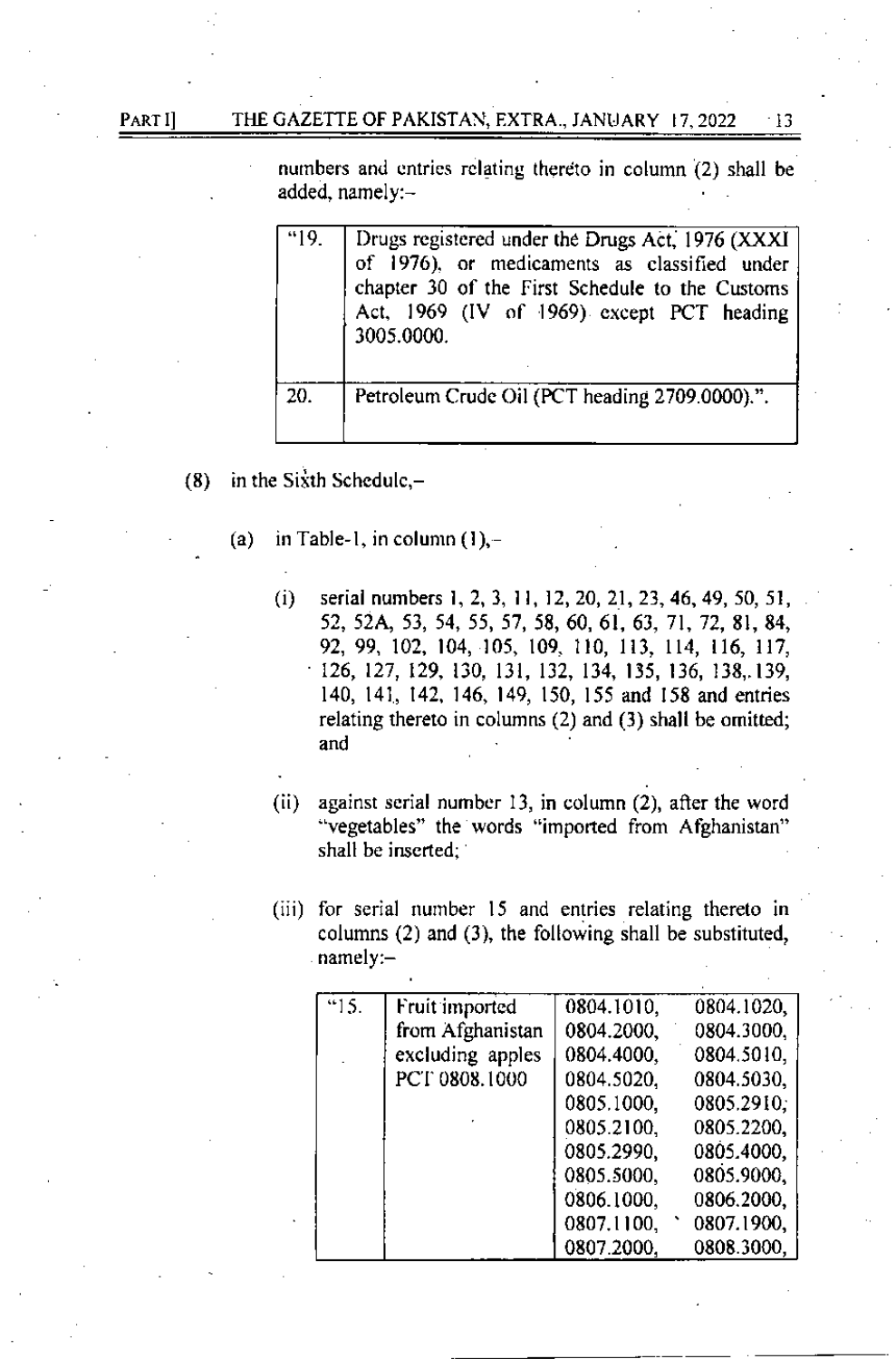| 0808.4000,<br>0809.1000,    |
|-----------------------------|
| 0809.2000.<br>$-0809.3000,$ |
| 0809.4000,<br>0810.1000,    |
| 0810.2000,<br>0810.4000.    |
| 0810.5000;<br>0810.6000,    |
| 0810.9010,<br>0810,9090,    |
| 0811.2000,<br>0811.1000,    |
| 0811.9000,<br>0813.1000,    |
| 0813.2000.<br>0813.3000,    |
| 0813.4010, 0813.4020 and    |
| 0813.4090";                 |
|                             |

(iv) for serial number 19 and entries relating thereto in columns  $(2)$  and  $(3)$ , the following shall be substituted,  $namely:-$ 

| "19. | Rice, wheat, wheat | Respective heading."; |
|------|--------------------|-----------------------|
|      | and meslin flour   |                       |
|      |                    |                       |

(v) for serial number 32 and entries relating thereto in columns (2) and (3), the following shall be substituted,  $namely: -$ 

| - 32 | Newsprint and educational<br>text books but excluding<br>brochures, leaflets and<br>directories | 4801.0000,<br>4901.9100,<br>4901.9990 and<br>4903.0000.". |
|------|-------------------------------------------------------------------------------------------------|-----------------------------------------------------------|
|      |                                                                                                 |                                                           |

(vi) for serial number 156 and entries relating thereto in columns (2) and (3), the following shall be substituted,  $namely: -$ 

| "156. | Import of CKD kits by local<br>manufacturers of following<br>Electric Vehicles:- | Respective<br>heading"; |
|-------|----------------------------------------------------------------------------------|-------------------------|
|       | Road Tractors for semi-<br>(i)<br>trailers (Electric Prime<br>Movers)            |                         |
|       | (ii)<br><b>Electric Buses</b>                                                    |                         |
|       | (iii) Three Wheeler Electric<br>Rickshaw                                         |                         |
|       | (iv) Three Wheeler Electric<br>Loader                                            |                         |
|       | (v) Electric Trucks                                                              |                         |
|       | (vi) Electric Motorcycle                                                         |                         |

 $\overline{14}$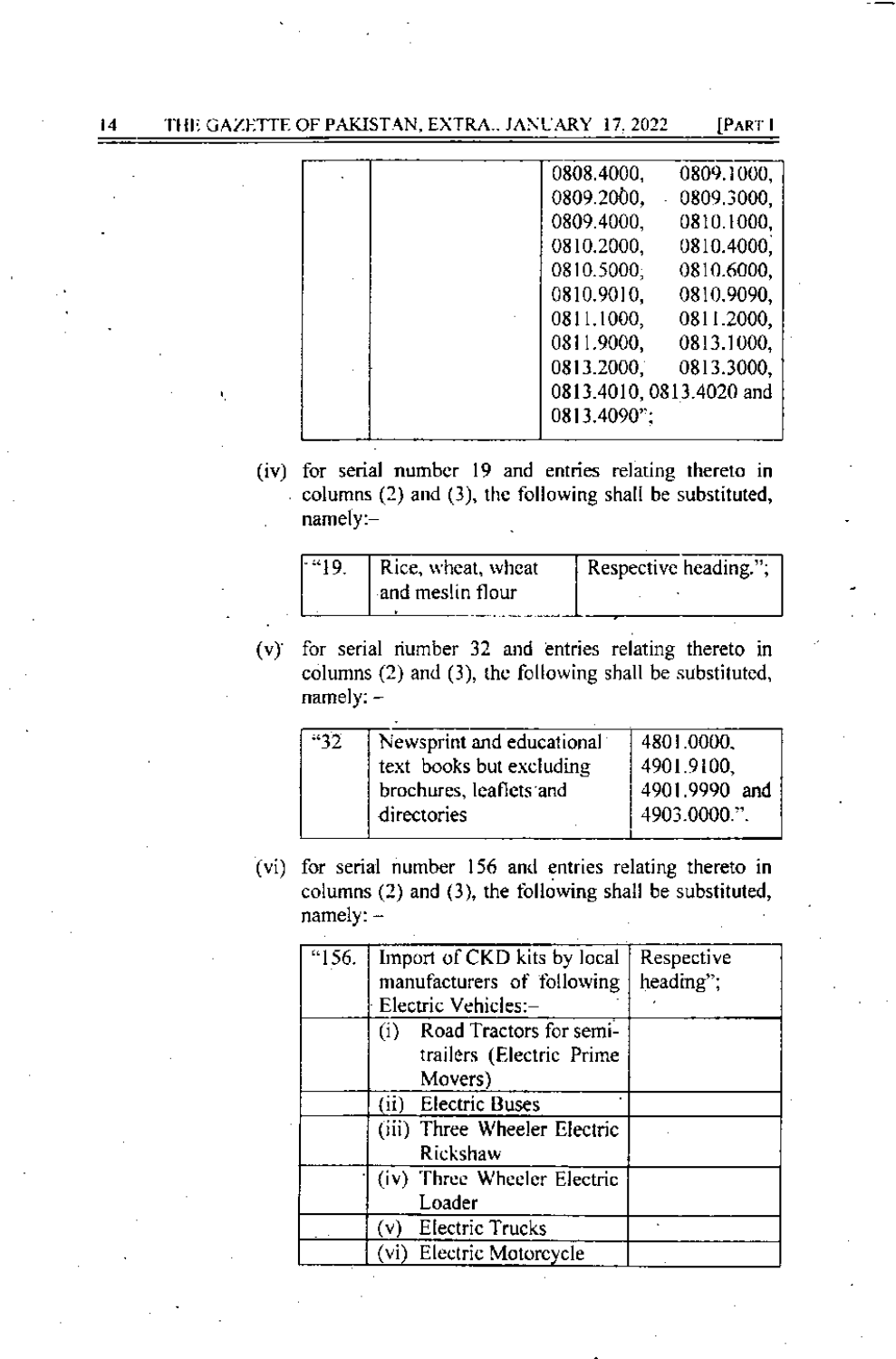- (b) in Table-2, in column  $(1)$ ,-
	- (i) serial numbers 1, 2, 4, 9, 15, 16, 22, 23, 33 and 38 and entries relating thereto in columns (2) and (3) shall be omitted;
	- $(ii)$  for serial number 7 and entries relating thereto in columns (2) and (3), the following shall be substituted, namely:-

| "Breads, vermicillies, nans,   | Respective |
|--------------------------------|------------|
| chapattis, sheer mal, bun      | heading."; |
| and rusk excluding those       |            |
| sold in bakeries, restaurants, |            |
| food chains and sweet shops    |            |
| falling in the category of     |            |
| Tier-1 retailers.              |            |

(iii) after serial number 39 and entries relating thereto in columns  $(2)$  and  $(3)$ , the following new serial numbers and entries relating thereto in columns  $(2)$  and  $(3)$  shall be added, namely:-

| "40. | Live Animals and<br>live poultry                                                                                                          | Respective headings                                                                                                          |  |  |
|------|-------------------------------------------------------------------------------------------------------------------------------------------|------------------------------------------------------------------------------------------------------------------------------|--|--|
| 41.  | Meat of bovine<br>animals, sheep, goat<br>and uncooked<br>poultry meat<br>excluding those sold<br>in retail packing<br>under a brand name | Respective headings                                                                                                          |  |  |
| 42.  | Fish and crustaceans<br>excluding those sold<br>in retail packaging<br>under a brand name                                                 | Respective headings                                                                                                          |  |  |
| 43.  | Live plants<br>including bulbs,<br>roots and the like.                                                                                    | 0601.1090,<br>0601.1010,<br>0602.1000,<br>0601.2000,<br>0602.3000,<br>0602.2000,<br>0602.4000,<br>0602.9010 and<br>0602.9090 |  |  |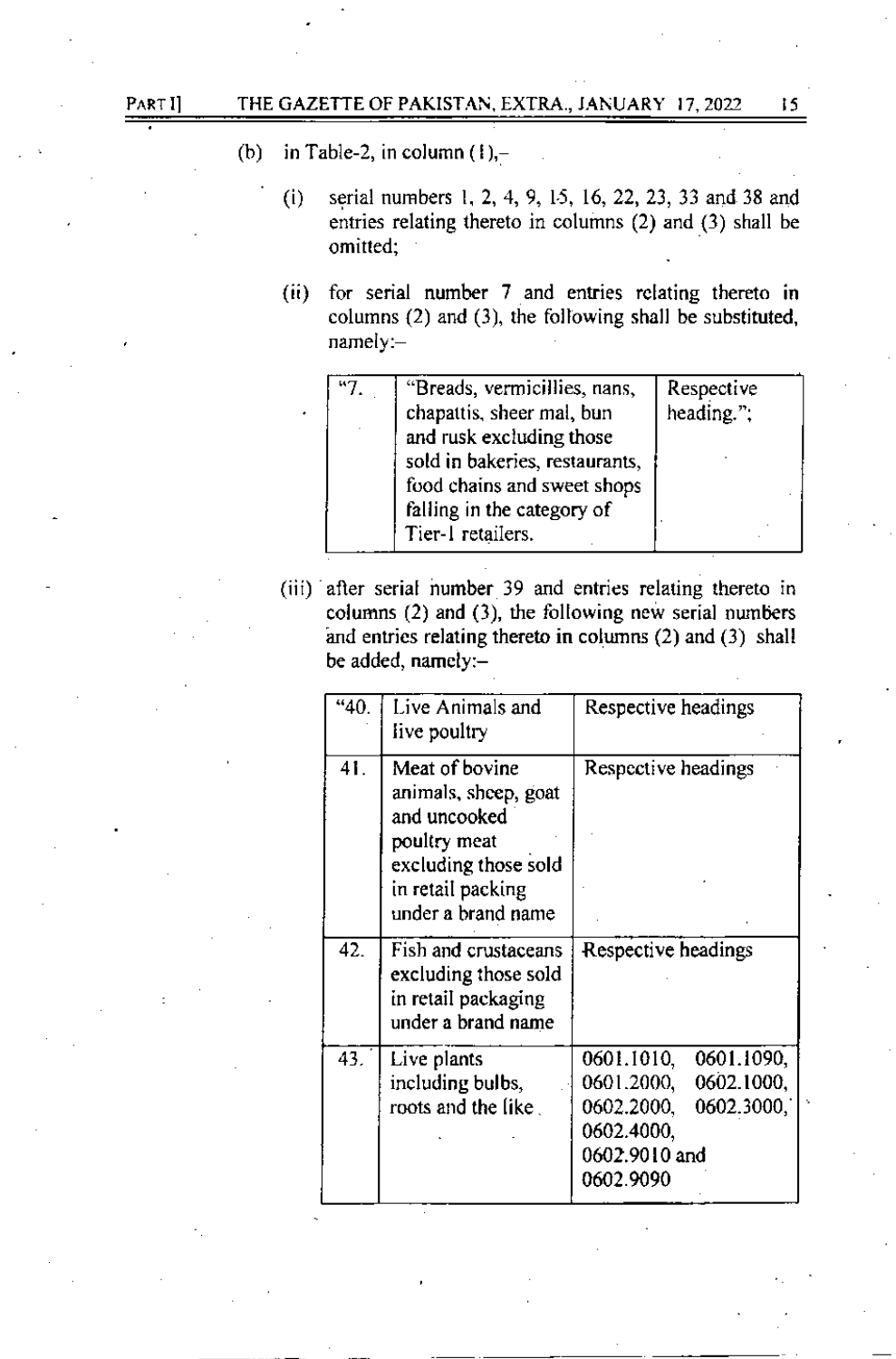[PART I

| 44. | Cereals other than<br>rice, wheat, wheat<br>and meslin flour                                                                                                                                                         | Respective headings                                                                                                                                                                                                                                                                                                                                                                                                                                                                                                                                                                          |  |  |
|-----|----------------------------------------------------------------------------------------------------------------------------------------------------------------------------------------------------------------------|----------------------------------------------------------------------------------------------------------------------------------------------------------------------------------------------------------------------------------------------------------------------------------------------------------------------------------------------------------------------------------------------------------------------------------------------------------------------------------------------------------------------------------------------------------------------------------------------|--|--|
| 45. | Edible vegetables<br>including roots and<br>tubers, except ware<br>potato and onions,<br>whether fresh,<br>frozen or otherwise<br>preserved $(e.g. in$<br>cold storage) but<br>excluding those<br>bottled or canned. | 0701.1000,<br>0702.0000,<br>0703.2000,<br>0703.9000,<br>0704.2000,<br>0704.1000,<br>0705.1100,<br>0704.9000,<br>0705.1900,<br>0705.2100,<br>0705.2900,<br>0706.1000,<br>0706.9000,<br>0707.0000,<br>0708.2000,<br>0708.1000,<br>0708.9000,<br>0709.1000,<br>0709.3000,<br>0709.2000,<br>0709.4000,<br>0709.5100,<br>0709.5910,<br>0709.5990,<br>0709.6000,<br>0709.7000,<br>0710.1000,<br>0709.9000,<br>0710.2200,<br>0710.2100,<br>0710.2900,<br>0710.3000,<br>0710.4000,<br>0710.8000,<br>0710.9000,<br>0712.2000,<br>0712.3100,<br>0712.3200,<br>0712.3900<br>0712.3300,<br>and 0712.9000 |  |  |
| 46. | Edible fruits                                                                                                                                                                                                        | Respective headings                                                                                                                                                                                                                                                                                                                                                                                                                                                                                                                                                                          |  |  |
| 47. | Sugar cane                                                                                                                                                                                                           | 1212.9300                                                                                                                                                                                                                                                                                                                                                                                                                                                                                                                                                                                    |  |  |
| 48. | Eggs including eggs<br>for hatching                                                                                                                                                                                  | 0407.1100, 0407.1900<br>0407.2100 and<br>0407.2900                                                                                                                                                                                                                                                                                                                                                                                                                                                                                                                                           |  |  |
| 49. | Compost<br>(non-commercial<br>fertilizer)                                                                                                                                                                            | <b>Respective headings</b>                                                                                                                                                                                                                                                                                                                                                                                                                                                                                                                                                                   |  |  |
| 50. | Locally<br>manufactured<br>laptops, computers,<br>notebooks whether<br>or not incorporating<br>multimedia kit and<br>personal computers                                                                              | 8471.3010 and<br>8471.3020                                                                                                                                                                                                                                                                                                                                                                                                                                                                                                                                                                   |  |  |
| 51. | Newspaper                                                                                                                                                                                                            | Respective headings";<br>and                                                                                                                                                                                                                                                                                                                                                                                                                                                                                                                                                                 |  |  |

 $\frac{16}{2}$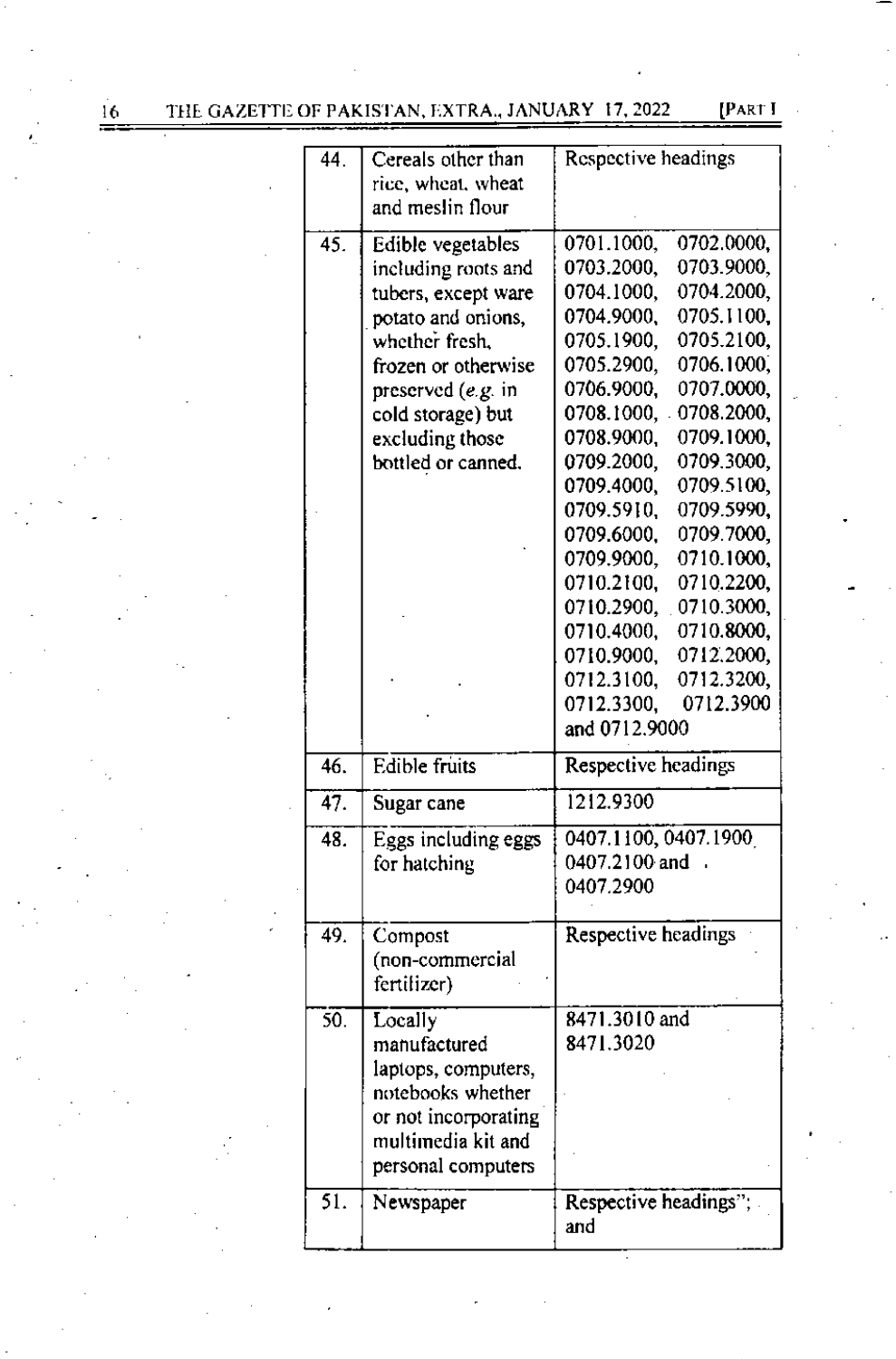#### THE GAZETTE OF PAKISTAN, EXTRA., JANUARY 17, 2022 17 PART II

- $(c)$ in Table-3, in the Annexure, in column  $(1)$ , serial numbers 1, 2, 2A, 3, 4, 5, 6, 7, 8, 9, 11, 13, 14, 14A, 15, 15A, 15B, 17 and 21 and entries relating thereto in columns  $(2)$ ,  $(3)$  and  $(4)$ shall be omitted:
- $(9)$ in the Eighth Schedule,-
	- $(a)$ in Table-1, in column  $(1)$ ,
		- serial numbers 4, 6, 7, 8, 9, 10, 11, 12, 13, 14, 15, 16,  $(i)$ 17, 20, 26, 27, 28, 29, 30, 34, 45, 46, 54, 55, 59, 61, 62, 63, 64, 66A, 66B, 68, 69 and 76 and entries relating thereto in columns  $(2)$ ,  $(3)$ ,  $(4)$  and  $(5)$  shall be omitted;
		- against serial number 66, in column (4), for the  $(ii)$ expression "10%", the expression "12%" shall be substituted;
		- (iii) for serial number 70 and entries relating thereto in columns  $(2)$ ,  $(3)$ ,  $(4)$  and  $(5)$ , the following shall be substituted, namely:-

| $-70.$ | Following         | Respective | 1% | Local    |
|--------|-------------------|------------|----|----------|
|        | locally           | heading    |    | supplies |
|        | manufactured      |            |    | only";   |
|        | electric vehicles |            |    |          |
|        |                   |            |    |          |
|        | (i)<br>Road       |            |    |          |
|        | Tractors for      |            |    |          |
|        | semi-trailers     |            |    |          |
|        | (Electric         |            |    |          |
|        | Prime             |            |    |          |
|        | Movers)           |            |    |          |
|        | (ii) Electric     |            |    |          |
|        | <b>Buses</b>      |            |    |          |
|        | (iii) Three       |            |    |          |
|        | Wheeler           |            |    |          |
|        | Electric          |            |    |          |
|        | Rickshaw          |            |    |          |
|        |                   |            |    |          |
|        | (iv) Three        |            |    |          |
|        | Wheeler           |            |    |          |
|        | Electric          |            |    |          |
|        | Loader            |            |    |          |
|        |                   |            |    |          |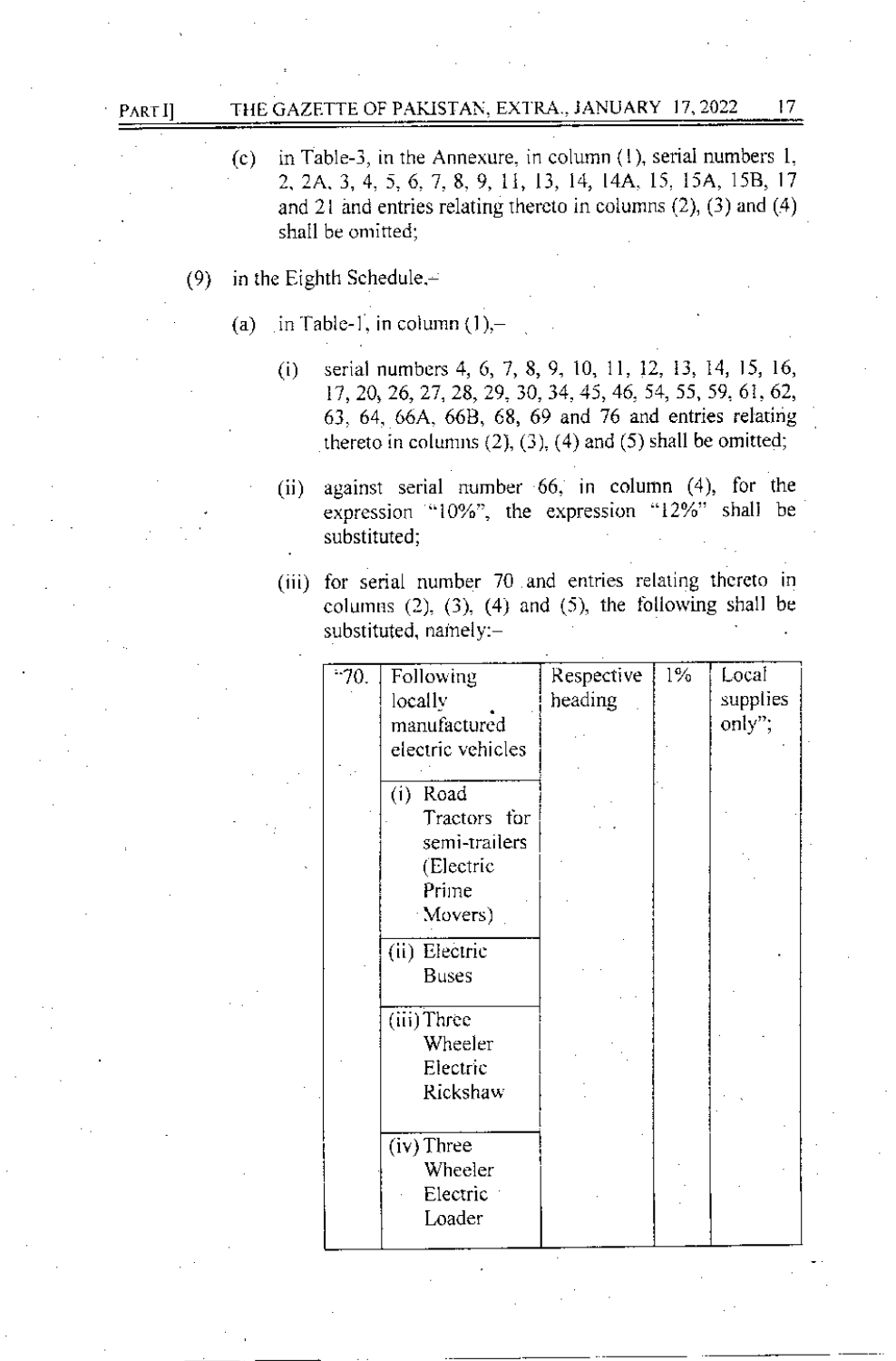**IPART I** 

| (v) Electric<br><b>Trucks</b> |  |
|-------------------------------|--|
| (vi) Electric<br>Motorcycle   |  |

- (iv) against serial number 72, in column  $(5)$ , for the expression "1000cc", the expression "850cc" shall be substituted;
- for serial number 73 and entries relating thereto in  $(v)$ columns  $(2)$ ,  $(3)$ ,  $(4)$  and  $(5)$ , the following shall be substituted, namely:-

| "73. | Locally<br>manufactured<br>Hybrid electric<br>vehicle- |       |             |  |
|------|--------------------------------------------------------|-------|-------------|--|
| ۸.   | (a) Upto $1800 \text{ cc}$                             | 87.03 | .8.5%       |  |
|      | $(b)$ From 1801 cc<br>to $2500$ cc                     | 87.03 | $12.75\%$ " |  |

(vi) for serial number 75 and entries relating thereto in columns  $(2)$ ,  $(3)$ ,  $(4)$  and  $(5)$ , the following shall be substituted, namely:-

| $-75.$ | vehicle in CBU<br>conditions |  | Import of electric   8703.8090   12.5%" |  |
|--------|------------------------------|--|-----------------------------------------|--|
|        |                              |  |                                         |  |

(vii) after the omitted serial number 76 and entries relating thereto, the following new serial number and entries relating thereto in columns  $(2)$ ,  $(3)$ ,  $(4)$  and  $(5)$  shall be added, namely:

| "77. | personal   | 8471.3020 | 15% |             |
|------|------------|-----------|-----|-------------|
|      | computers  | and       |     | imported    |
|      | and Laptop | 8471.3010 |     | in CBU      |
|      | computers, |           |     | condition"; |
|      | notebooks  |           |     | and         |
|      | whether or |           |     |             |
|      | not        |           |     |             |

18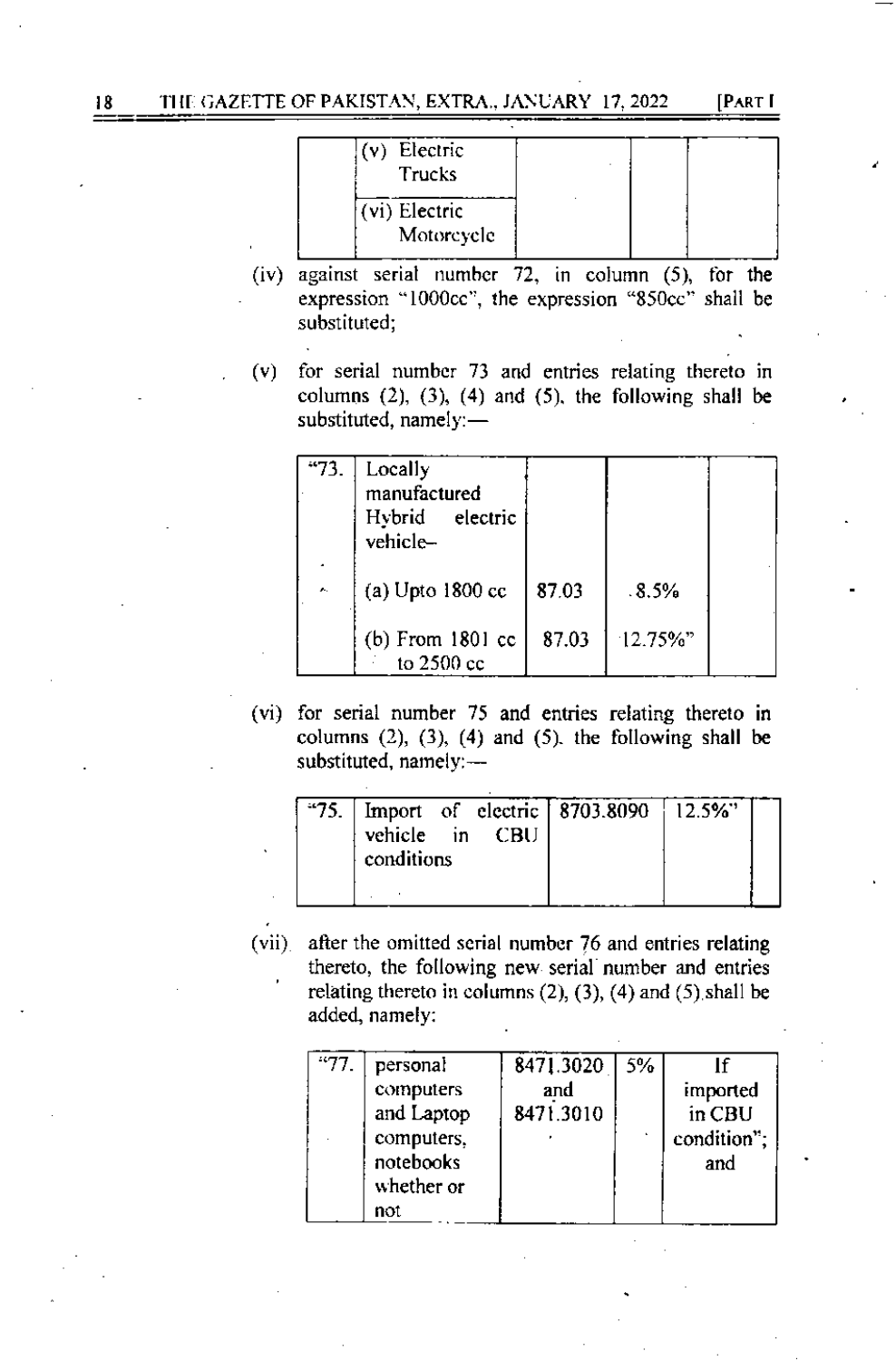# PART II THE GAZETTE OF PAKISTAN, EXTRA.. JANUARY 17, 2022 | 19

| incorporating<br>multimedia |  |  |
|-----------------------------|--|--|
|                             |  |  |

- $(b)$  Table-2 shall be omitted;
- (10) in rhe Ninth Schedule, in Tablc-ll, in column (1), against serial number 1, in column  $(2)$ ,—
	- (a) against category E, in column (3), for the expression "Rs.  $1.740$ ", the expression "17% *ad valorem*" shall be substituted:
	- (b) against category  $F$ , in column  $(3)$ , for the expression "Rs. 5,400", the expression "17% ad valorem" shall be substituted: and
	- (c) against category G, in column (3), for the expression "Rs.  $9.270$ ", the expression "17% ad valorem" shall be substituted:

4. Amendments of Islamabad Capital Territory (Tax on Services), Ordinance, 2001, (XLII of 2001).—In the Islamabad Capital Territory (Tax on Services), Ordinance, 2001 (XLII of 2001), the following further amendments shall be made, namely: $-$ 

- (1) in section  $3$ ,—
	- (a) for sub-section  $(1)$ , the following shall be substituted, namely:
		- "(1) Subject to the provisions of this Ordinance, there shall be charged, lcvicd and paid a tar known as sales tax at rates specified in column (4) of Table-1 of the Schedule to this Ordinance of the value of the taxable services rendered or provided in the Islamabad Capital Territory:

Provided that the services specified in Table-2 of the Schedule shall be charged to tax at such rates and subject ro such conditions and limitations as specificd therein:": and

 $(b)$  in sub-section  $(2)$ , for the words 'the Schedule to this Ordinance", the expression "Table-1 or Table-2 of the Schedule to this Ordinance, as the case may be," shall be substituted;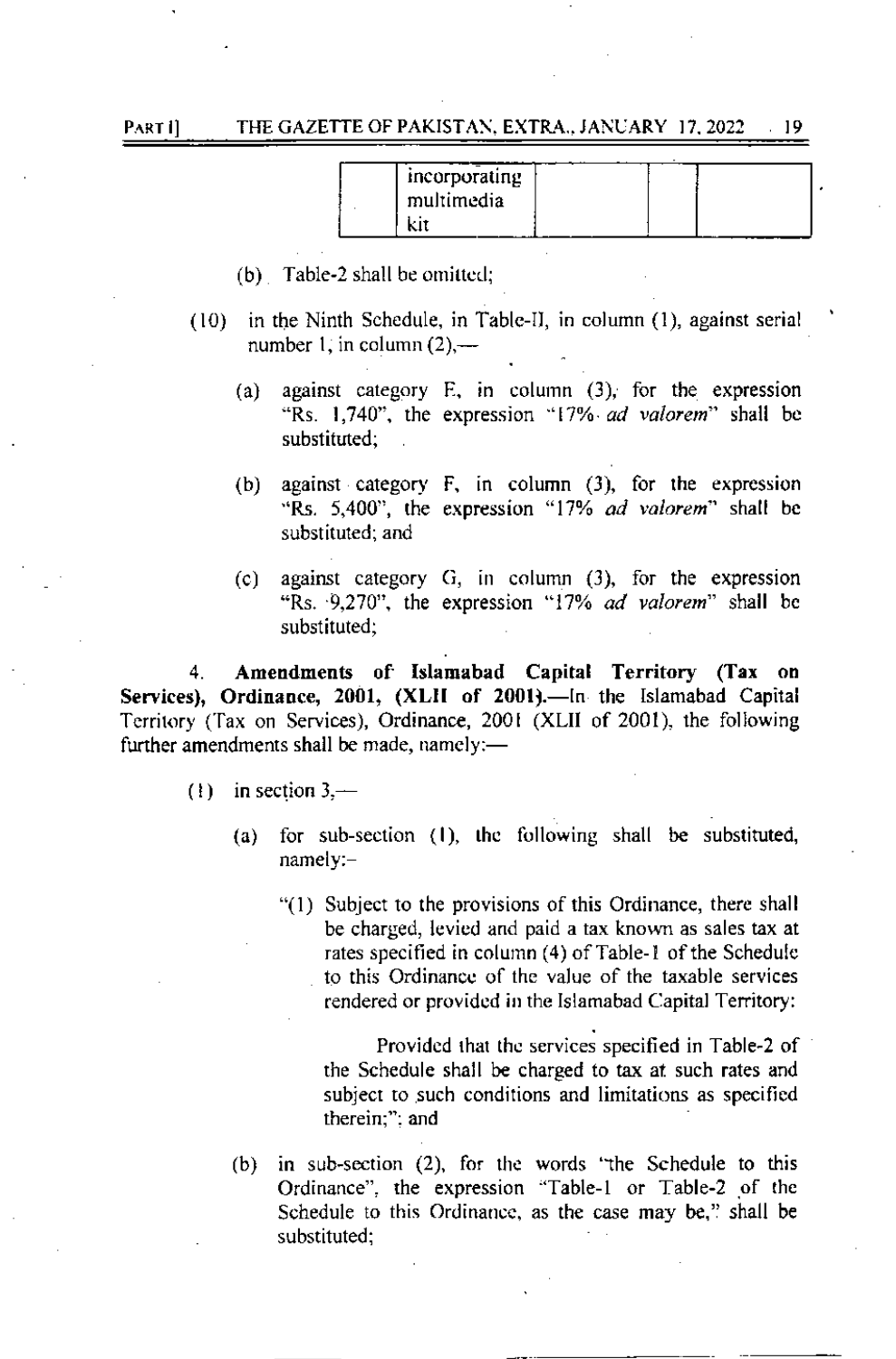[PART I

# (2) in the Schedule, $-$

- the existing schedule shall be re-named as Table-1; and  $(a)$
- after Table-1, re-named as aforesaid, the following new  $(b)$ Table-2 shall be added, namely:-

| S.<br>No.        | Description                                                                                                                                                                                                                                                                                                                                                                                         | PCT Heading, if<br>applicable               | Rate of Tax                                                                                                                                                                |  |
|------------------|-----------------------------------------------------------------------------------------------------------------------------------------------------------------------------------------------------------------------------------------------------------------------------------------------------------------------------------------------------------------------------------------------------|---------------------------------------------|----------------------------------------------------------------------------------------------------------------------------------------------------------------------------|--|
| (1)              | (2)                                                                                                                                                                                                                                                                                                                                                                                                 | (3)                                         | (4)                                                                                                                                                                        |  |
| 1.               | Construction services, excluding-<br>Construction projects (industrial and commercial)<br>O)<br>of the value (excluding actual and documented<br>cost of land) not exceeding Rs.50 million per<br>annum;                                                                                                                                                                                            | 9814.2000<br>and<br>9824.0000               | Zero per cant subject<br>to the condition that<br>no input tax<br>adjustment or refund<br>shall be admissible                                                              |  |
|                  | 何<br>The cases where sales tax is off erwise paid as<br>property developers or promoters.<br>(iii)<br>Government civil works including cantonment<br>boards:<br>Construction of industrial                                                                                                                                                                                                          |                                             |                                                                                                                                                                            |  |
|                  | (iv)<br>zones, consular<br>building and other organizations exempt from<br>income tax; and<br>(v)<br>Residential construction projects where the<br>covered area does not exceed 10,000 square<br>feet for houses and 20,000 square feet for<br>apartments.                                                                                                                                         |                                             |                                                                                                                                                                            |  |
| $\overline{2}$ . | Services provided for personal care by beauty parlours, clinics<br>and slimming clinics, body massage centres, pedicure<br>centres, including cosmetic and plastic surgery by such<br>parlours / clinics, but excluding cases, where -<br>annual turnover does not exceed Rs.3.6 million;<br>O)<br>ΩĽ<br>(ii)<br>the facility of air-conditioning is not installed or<br>available in the premises. | 9810.0000.<br>9821.4000<br>and<br>9821.5000 | Five per cent subject to<br>the condition that no<br>input tax adjustment or<br>refund shall be<br>admissible.                                                             |  |
| 3.               | Services provided by freight forwarding agents, and packers<br>and movers.                                                                                                                                                                                                                                                                                                                          | 9805.3000<br>and<br>9819.1400               | Five percent or<br>Rs. 1000 per bill of<br>lading, whichever is<br>higher subject to the<br>condition that no input<br>tax adjustment or<br>refund shall be<br>admissible. |  |
| 4.               | Services provided by tour operators and travel agents<br>including all their alied services or facilities (other than Hajj<br>and Umrah).                                                                                                                                                                                                                                                           | 9803.9000.<br>9805.5000<br>and<br>9805.5100 | Five per cent subject<br>to the condition that<br>no input tax<br>adjustment or refund<br>shall be admissible.                                                             |  |
| 5.               | Services provided by specialized workshops or undertakings<br>(auto-workshops; workshops for industrial machinery,<br>construction and earth- moving machinery or other special<br>purpose machinery etc; workshops for electric or electronic<br>equipment or appliances etc. Including computer hardware:<br>car washing or similar service stations and other workshops).                        | 98 20                                       | Five per cent subject<br>to the condition that<br>no input tax<br>adjustment or refund<br>shall be admissible.                                                             |  |

# "Table-2

20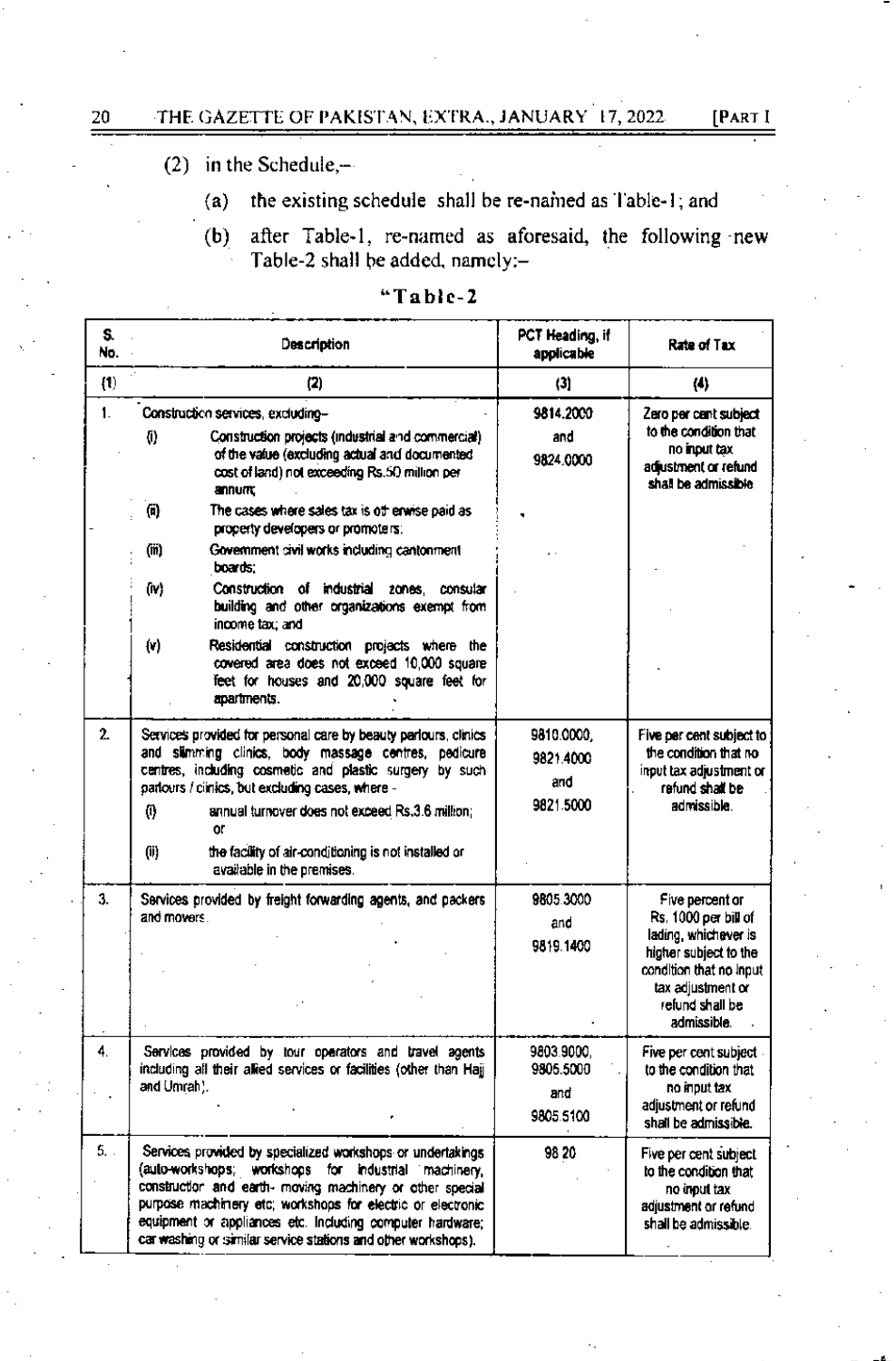# PART I]

#### THE GAZETTE OF PAKISTAN, EXTRA., JANUARY 17, 2022  $21$

| S.<br>No. | Description                                                                                                                                                                                                                                                                                                                                                                                                                                             | PCT Heading, if<br>applicable                                    | Rate of Tax                                                                                                      |
|-----------|---------------------------------------------------------------------------------------------------------------------------------------------------------------------------------------------------------------------------------------------------------------------------------------------------------------------------------------------------------------------------------------------------------------------------------------------------------|------------------------------------------------------------------|------------------------------------------------------------------------------------------------------------------|
| (1)       | (2)                                                                                                                                                                                                                                                                                                                                                                                                                                                     | (3)                                                              | (4)                                                                                                              |
| 6.        | Services provided by health clubs, gyms, physical fitness<br>centres, indoor sports and games centres and body or saunal<br>massage centres.                                                                                                                                                                                                                                                                                                            | 9821.1000.<br>9821.2000 and<br>9821.4000                         | Five per cent subject<br>to the condition that<br>no input tax<br>adjustment or refund<br>shall be admissible.   |
| 7.        | Services provided by laundries and dry cleaners.                                                                                                                                                                                                                                                                                                                                                                                                        | 9811,0000                                                        | Five per cent subject<br>to the condition that<br>no input tax<br>adjustment or refund<br>shall be admissible.   |
| 8.        | Services provided by property dealers and realtors.                                                                                                                                                                                                                                                                                                                                                                                                     | Respective<br>headings                                           | Zero per cent subject<br>to the condition that<br>no input tax<br>adjustment or refund<br>shall be admissible.   |
| S.        | Services provided by car / automobile dealers.                                                                                                                                                                                                                                                                                                                                                                                                          | Respective<br>headings                                           | Five per cent subject<br>to the condition that<br>no input tax<br>adjustment or refund<br>shall be admissible.   |
| 1C.       | Services provided or rendered by marriage halls and lawns,<br>by whatever name called, including "pandal" and "shamiana"<br>services and caterers.                                                                                                                                                                                                                                                                                                      | Respective<br>headings                                           | Five per cent subject<br>to the condition that<br>no input tax<br>adjustment or refund<br>shall be admissible.   |
| 11.       | IT services and IT-enabled services.<br>Explanation.- For the purpose of this entry -                                                                                                                                                                                                                                                                                                                                                                   | Respective<br>headings                                           | Five Percent                                                                                                     |
|           | (a) "If services" include software development,<br>software maintenance, system integration, web design,<br>web development, web hosting and network design; and<br>(b) "IT enabled services" include inbound or outbound<br>call centres, medical transcription, remote monitoring,<br>graphics design, accounting services, HR services,<br>telemedicine centers, data entry operations, locally<br>produced television programs and insurance claims |                                                                  |                                                                                                                  |
| 12.       | processing.<br>Services provided by property developers and promoters<br>(including allied services) relating to low cost housing<br>schemes sponsored or approved by Naya Pakistan Housing<br>and Development Authority or under Government's Ensaas<br>programme                                                                                                                                                                                      | 9807.0000<br>and respective sub-<br>headings of<br>heading 98.14 | Zero per cent subject<br>to the condition that no<br>input tax adjustment or<br>refund shall be<br>admissible."; |
|           |                                                                                                                                                                                                                                                                                                                                                                                                                                                         |                                                                  |                                                                                                                  |

5. Amendments of Income Tax Ordinance, 2001 (XLIX of 2001). The Income Tax Ordinance, 2001 (XLIX of 2001), the following. further amendments shall be made, namely:-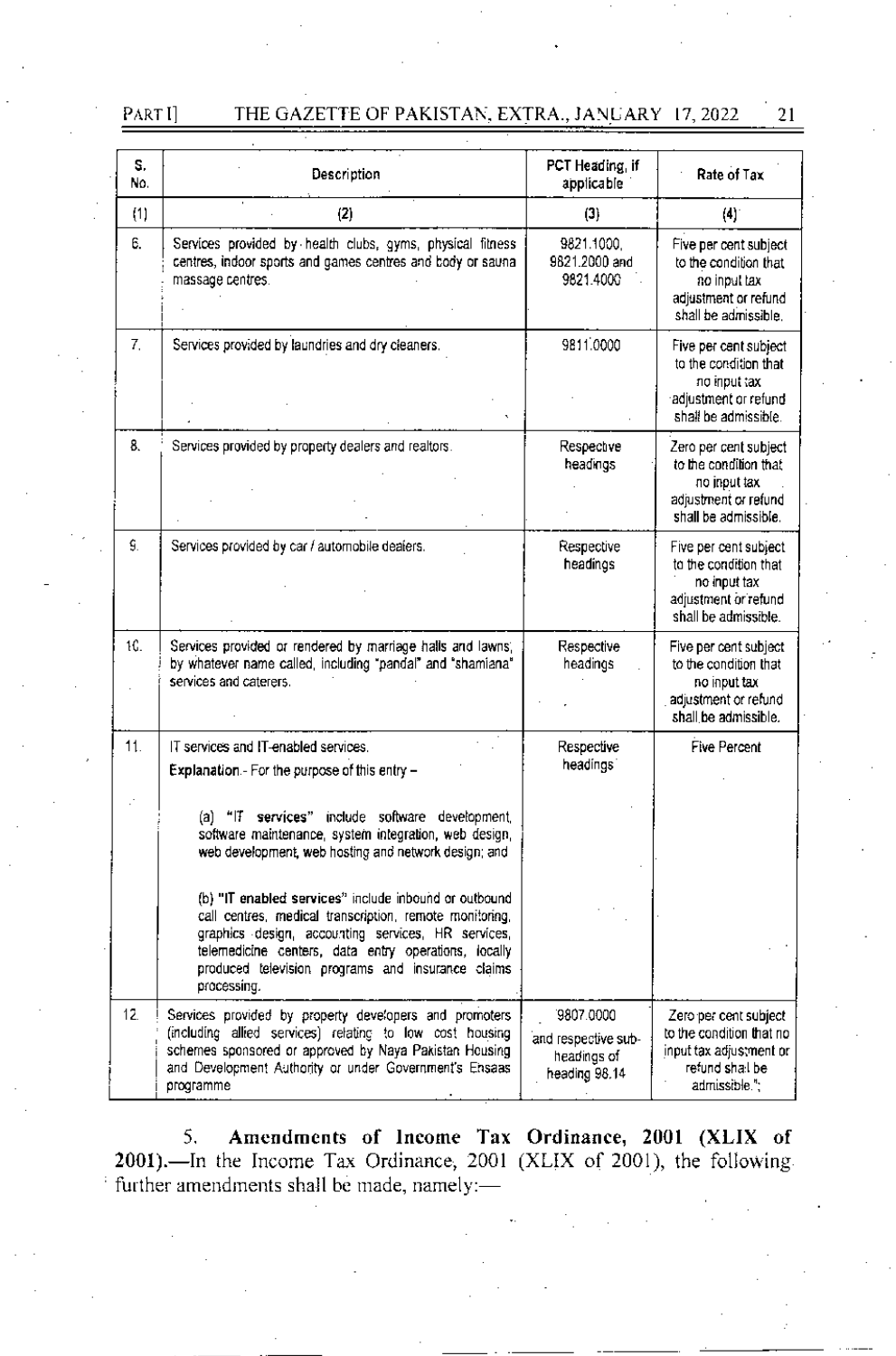#### 22 THE GAZETTE OF PAKISTAN, EXTRA., JANUARY 17, 2022 [PART I

- in section 2, after clause (17A), the following new clause shall be  $(1)$ inserted, namely:-
	- " $(17B)$ . "digital means" means digital payments and financial services including but not limited to
		- online  $(a)$ portals platforms. for digital or payments/receipts;
		- $(b)$ online interbank fund transfer services:
		- $(c)$ online bill or invoice presentment and payment services:
		- over the Counter digital payment services or  $(d)$ facilities:
		- $(e)$ card payments using Point of Sale terminals, QR codes, mobile devices, ATMs, Kiosk or any other digital payments enabled devices; or
		- $(f)$ any other digital or online payment modes.";
- $(2)$  in section 21, in clause (la), in the proviso, for the semi colon at the end, a colon shall be substituted and thereafter the following new proviso shall be added, namely:-

"Provided further that this clause shall be effective from such date as the Board may notify in the official Gazette.":

 $(3)$  in section 153, in sub-section (3), in the proviso, in clause (c), for the semi colon at the end, a full stop shall be substituted and thereafter the following explanation shall be added, namely: $-$ 

"**Explanation** – For the removal of doubt, it is explained that the income of resident person referred to in sub-section (3) means the amount on which tax is deductible under sub-section  $(1)$  or  $(2)$ of this section.":

- $(4)$ in section 165A, in sub-section  $(1)$ ,—
	- (a) in clause (d), for full stop at the end, a semi colon and the word "and" shall be substituted; and
	- $(5)$  after the omitted clause (e), the following new clause shall be added, namely:-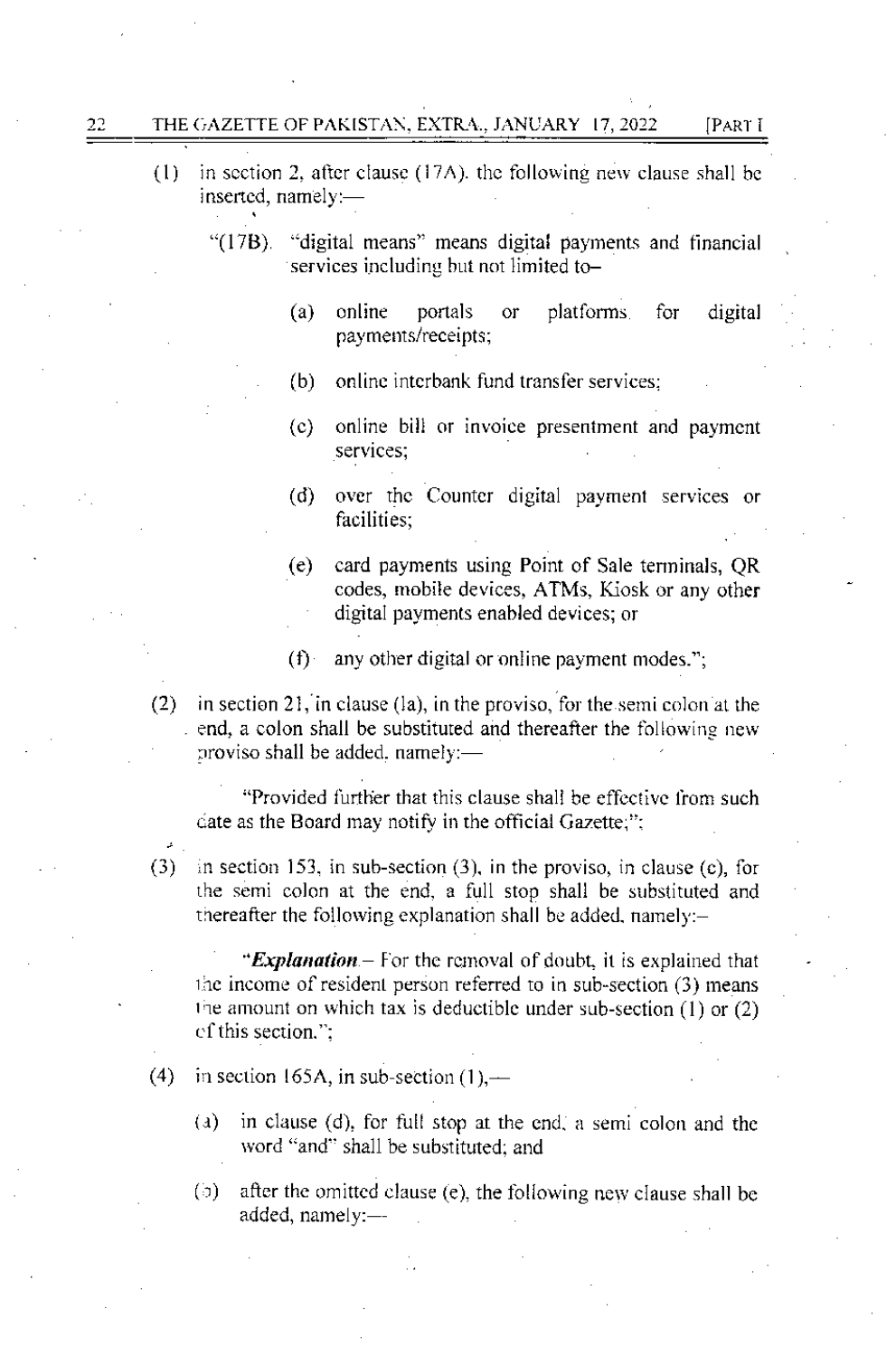#### PART IJ THE GAZETTE OF PAKISTAN, EXTRA., JANUARY 17, 2022 23

- $\degree$ (f) a list of persons containing particulars of their business accounts opened or re-designated during each preceding calendar month.":
- (5) in section 216, in sub-section  $(3)$ ,—
	- (a) in clause  $(s)$ , for full stop at the end, a semi colon and the word "or" shall be substituted; and
	- (b) after clause (s), amended as foresaid, the following new clause shall be addcd and shall always bc dccmed to havc been so added, namely:-
		- $''(t)$  in respect of any high-level public officials and public servants in BPS-17 and above, their spouscs, children or benamidars, or any person in relation to whom the afore-mentioned persons are beneficial owner:

Provided that nothing in clause (t) shall apply to those who are cxprcssly excepted under clause (iv) of sub-section (m) of section 5 of the National Accountability Ordinance, 1999 (Ordinance No. XVIII of 1999).

Explanation.-"High-level public officials" mean politically exposed persons as defined by a rule, regulation, executive order or instrument; or under any law for the time being in force.";

 $(6)$  in section 233, after sub-section  $(3)$ , the following explanation shall be added, namely:-

"**Explanation.**—For the removal of doubt, it is explained that the income of person referred to in sub-sections  $(2B)$  and  $(3)$ means the amount on which tax is deductiblc undcr sub-sections (1) or  $(2A)$  of this section.";

- (7) after section  $236C$ , the following new section shall be inserted, namely:-
- "236CA. Advance tax on TV plays and advertisements.---(1) Any licensing authority certifying any foreign TV drama serial or a play dubbed in Urdu or any other language, for screening and viewing on any landing rights channel, shall collect advance tax at the rates specified in Division XA of Part IV ofthe First Schedulc.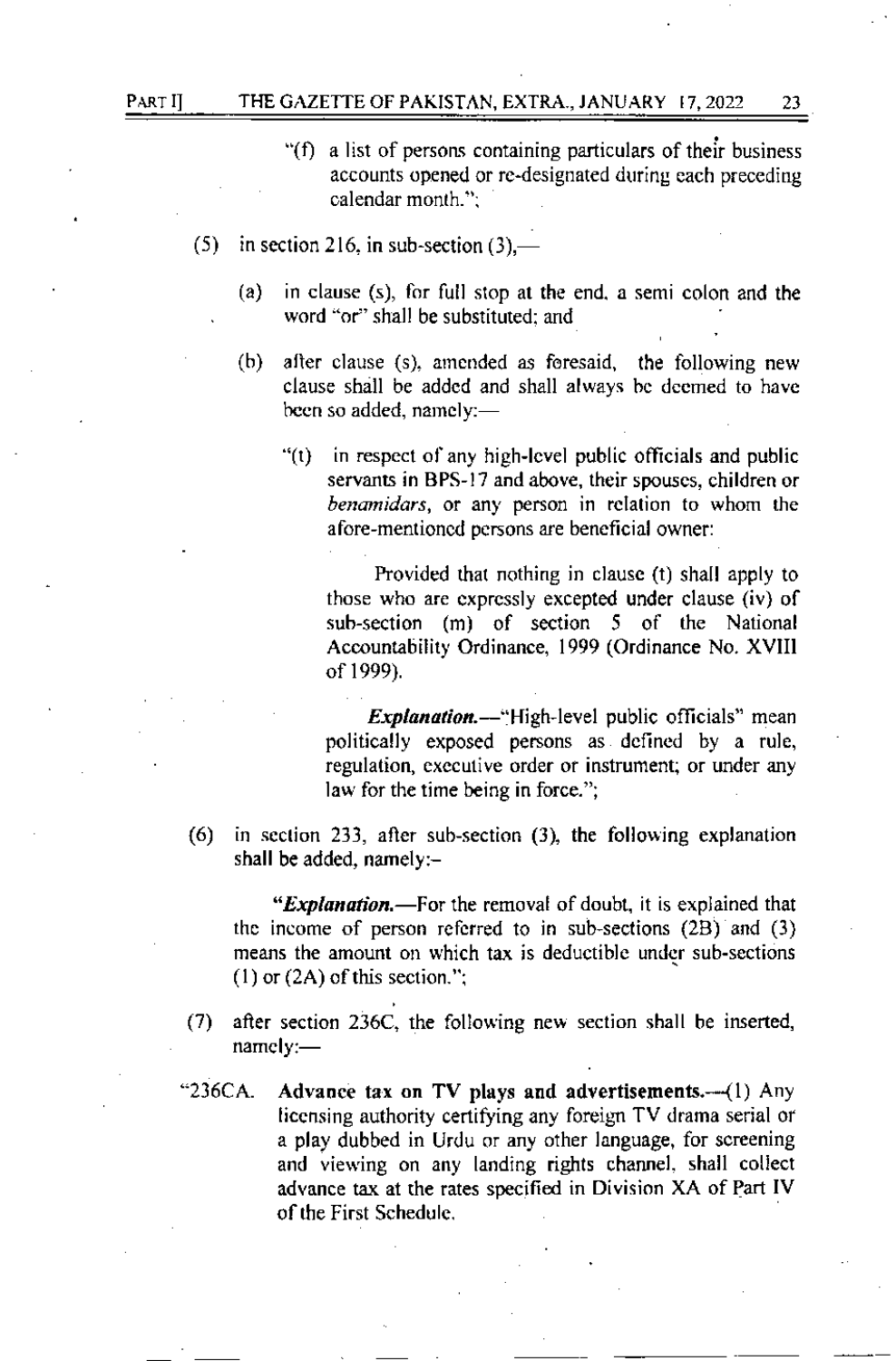#### [PART I 24 THE GAZETTE OF PAKISTAN, EXTRA., JANUARY 17, 2022

- (2) Any licensing authority certifying any commercial for advertisement starring foreign actor, for screening and viewing on any landing rights channel shall collect advance tax at the rates specified in Division XA of Part IV of the First Schedule.
- The tax required to be collected under this section shall be  $(3)$ minimum tax in respect of income arising from such drama serial or play or advertisement referred to in sub-section (1) or  $(2)$  of this section.";
- $(8)$  in section 236Q, after sub-section  $(3)$ , the following explanation shall be added, namely:-

"Explanation.- For the removal of doubt, it is explained that the income of person referred to in sub-section (3) means the amount on which tax is deductible under sub-section (1) or (2) of this section.":

- (9) in the First Schedule, $-$ 
	- $(A)$  in Part I, in Division III,
		- in clause (b), for the expression "and (c)", the  $(i)$ expression ",(c) and (d)" shall be substituted; and

clause  $(c)$  shall be re-numbered as clause  $(d)$  and after clause (b), amended as aforesaid, the following new clause shall be inserted, namely: $-$ 

- "(c) 0% in case of dividend received by a REIT scheme from Special Purpose Vehicle and 35% in case of dividend received by others from Special Purpose Vehicle as defined under the Real Estate Investment Trust Regulations, 2015.";
- (B) in Part III, in Division  $I -$ 
	- $(i)$ in clause (b), for the expression "and (ba); and", the expression " $($ c $)$  and  $(d)$ ; "shall be substituted: and
	- $(ii)$ after clause (b), amended as aforesaid, the following new clause shall be inserted, namely:-
		- "(c) 0% in case of dividend received by a REIT scheme from Special Purpose Vehicle and 35% in case of dividend received by others from Special Purpose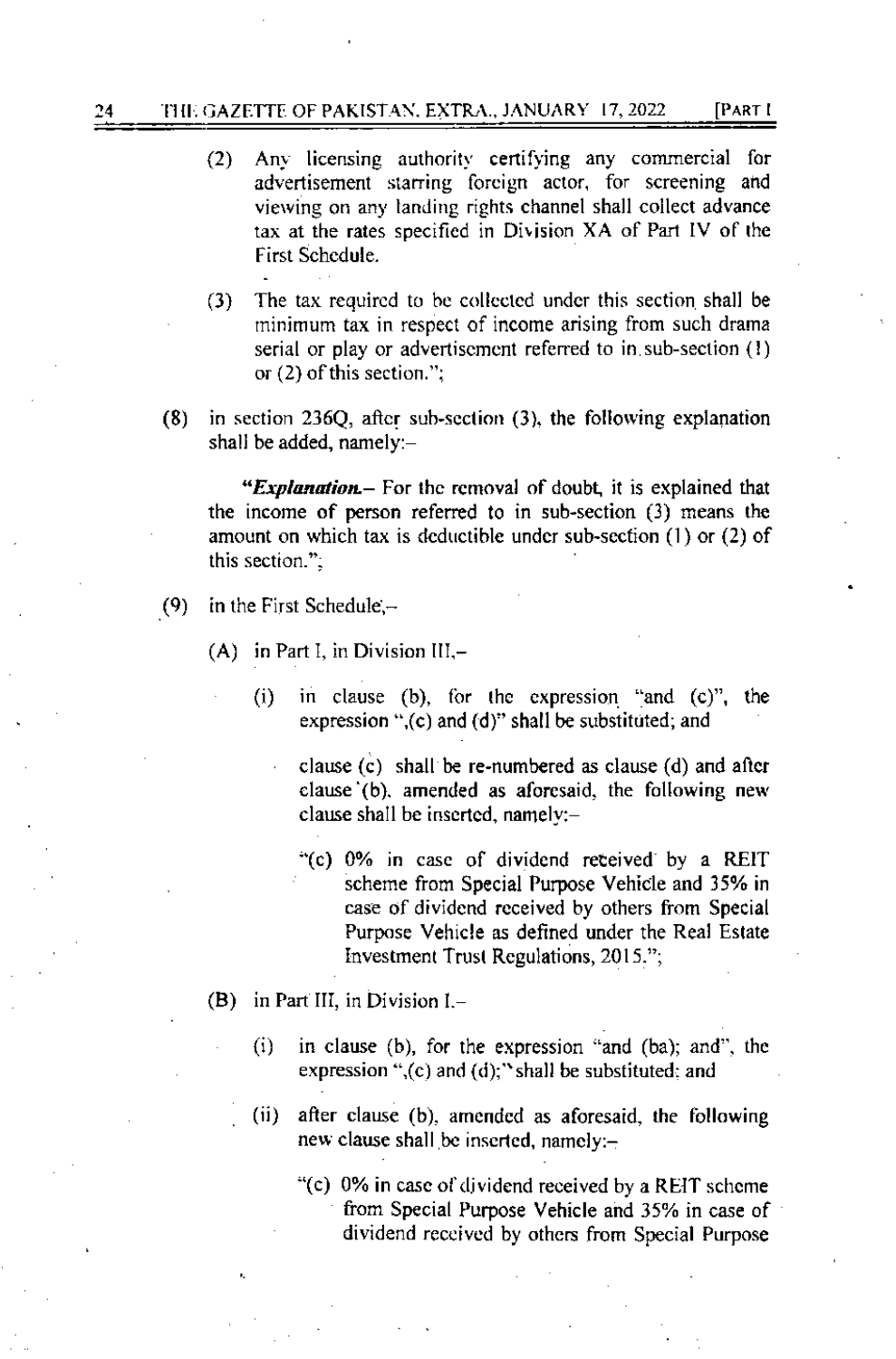# PART I] THE GAZETTE OF PAKISTAN, EXTRA., JANUARY 17, 2022 25

Vehicle as defined under the Real Estate Investment Trust Regulations, 2015; and", and

- (iii) clause (ba) shall be re-numbered as clause (d); and
- $(C)$  in Part IV,---

والسهوسيان

- (a) in Division V, in the Table, in the first column, against Serial Number (b), in the third column, for the expression "10% for tax year 2022 and 8% onwards", the expression "15%" shall be substituted; and
- (b) in Division Vll, in clause (3), for the TABLE, the following shall be substituted, namely:

| <b>S.No.</b> | <b>Engine capacity</b> | Tax              |  |
|--------------|------------------------|------------------|--|
| (1)<br>(2)   |                        | (3)              |  |
| 1.           | Up to 1000cc           | Rs.100,000       |  |
| 2.           | 1001cc to 2000cc       | Rs.200,000       |  |
| 3.           | 2001cc and above       | Rs.400,000"; and |  |

 $(c)$  after Division X, the following new Division shall be inserted, namely:-

### 'Division XA

### Advance Tax on TV plays and advertisements

The rate of tax to be collected under section 236CA shall be,  $-$ 

| (a) | Foreign-produced TV drama serial or play  | Rs.1,000,000 per<br>episode     |
|-----|-------------------------------------------|---------------------------------|
| (b) | Foreign-produced TV play (single episode) | Rs.3,000,000                    |
| (c) | Advertisement starring foreign actor      | Rs. 500,000 per<br>$second."$ ; |

 $(10)$  in the Second Schedule, $-$ 

 $(A)$  in Part  $I, -$ 

(i) in clause  $(99)$ ,—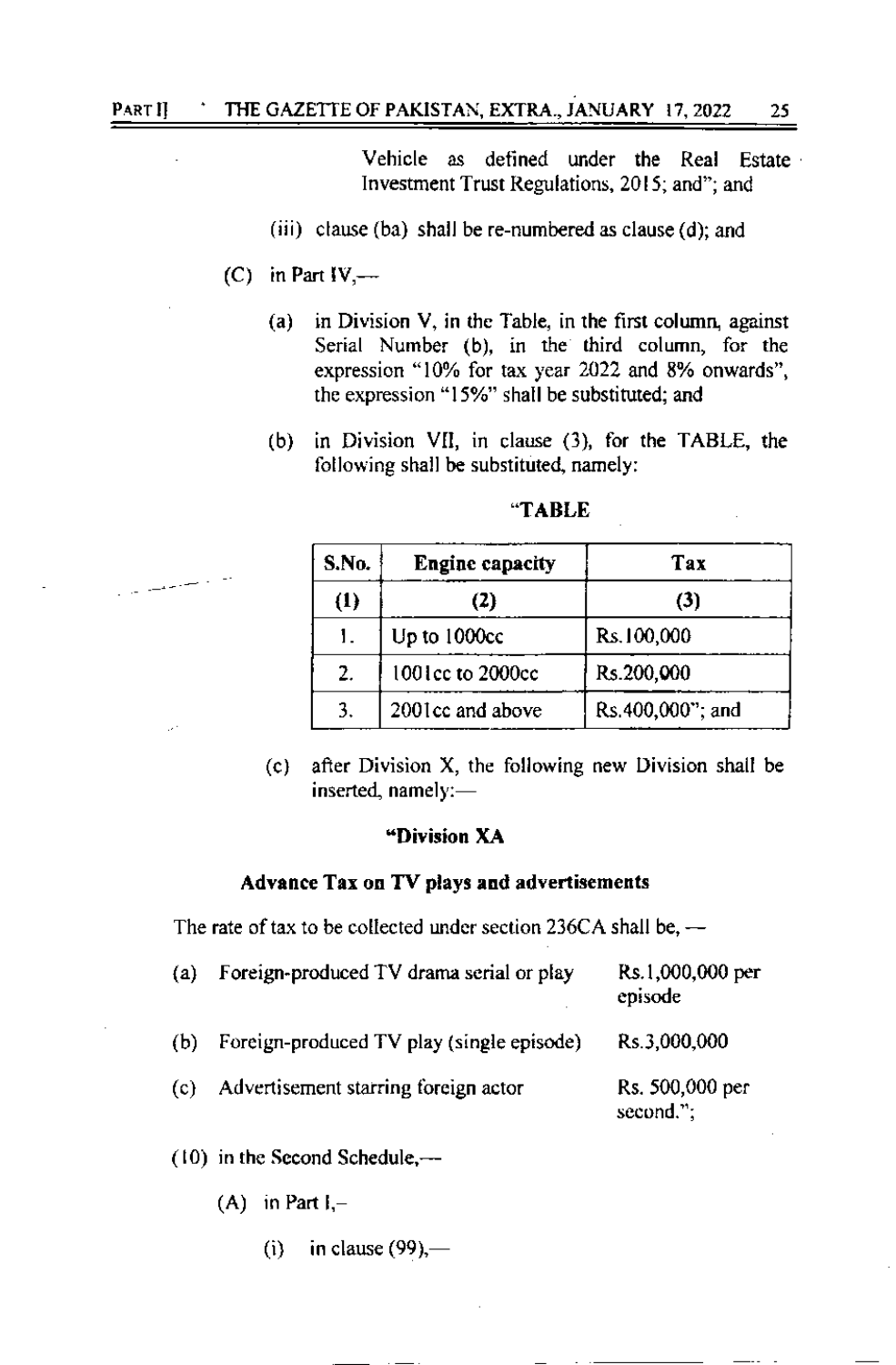- after the words "REIT Scheme", the words  $(a)$ "including Special Purpose Vehicle" shall be inserted; and
- in the explanation, after the word "auditors", the  $(b)$ expression "and Special Purpose Vehicle shall have the same meaning as defined under the Real Estate Investment Trust Regulations, 2015" shall be inserted:
- (ii) in clause  $(99A)$ ,
	- after the word "property", the words "or shares of  $(a)$ Special Purpose Vehicle" shall be inserted: and
	- (b) after the full stop at the end, the following new explanation shall be added, namely:-

"Explanation.— For the purpose of this clause, Special Purpose Vehicle shall have the same meaning as defined under the Real Estate Investment Trust Regulations, 2015."; and

(iii) in clause (132), for the sixth proviso, the following shall be substituted, namely:-

"Provided further that the exemption under this clause shall be available to persons, who enter into agreement or to whom letter of intent is issued by the Federal or Provincial Government for setting up an electric power generation project in Pakistan on or before the 30th day of June, 2021 and who obtains the letter of support on or before the 30th day of June, 2023.":

- (B) in Part IV, in clause  $(47B)$ .
	- $(a)$ after the word "scheme", occurring for the second time, the words "including Special Purpose Vehicle" shall be inserted; and
	- after the full stop at the end, the following new  $(b)$ explanation shall be added, namely:-

"*Explanation*.—For the purpose of this clause, Special Purpose Vehicle shall have the same meaning as defined under the Real Estate Investment Trust Regulations, 2015.".

26